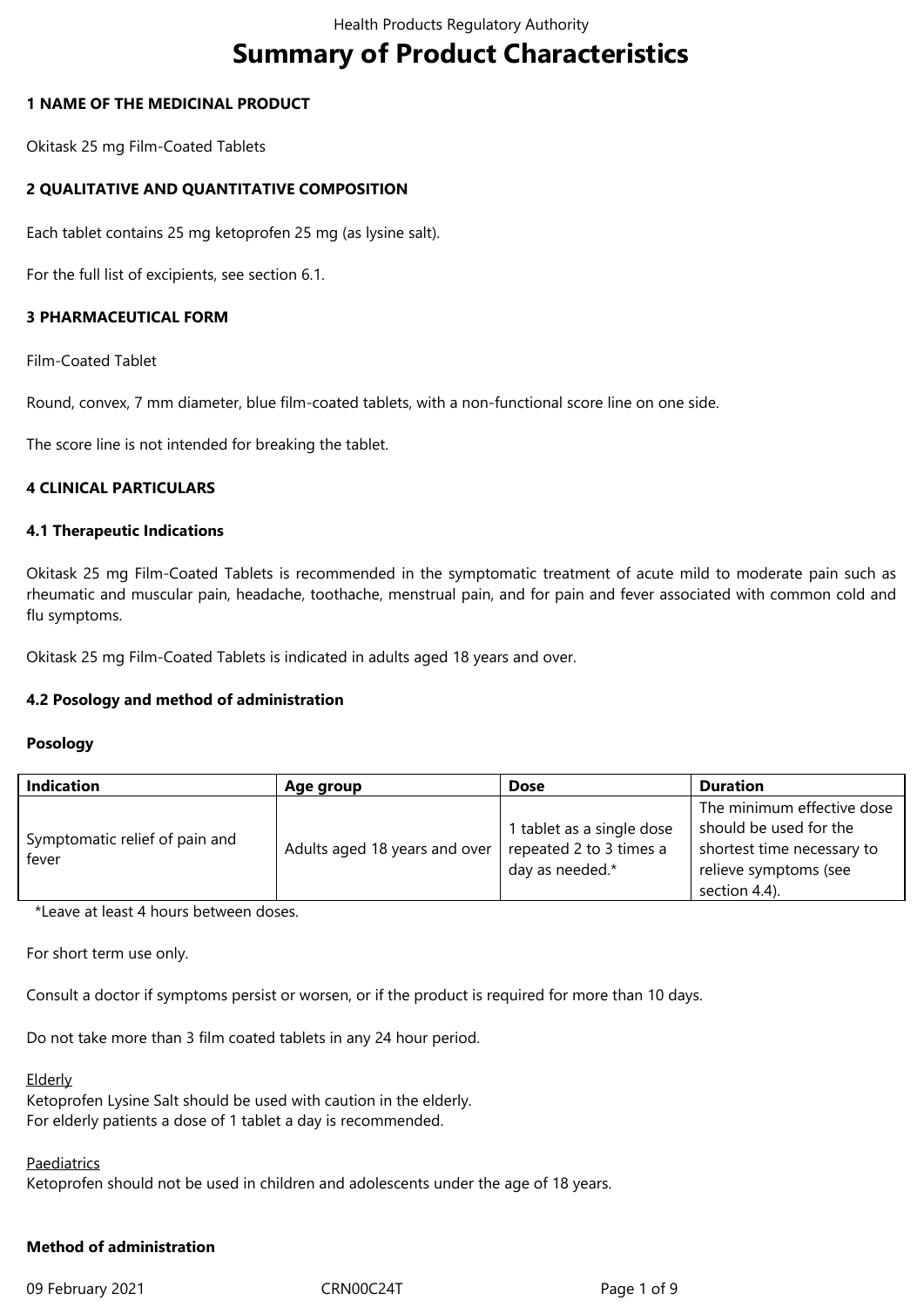Swallow the tablet whole with a glass of water, if necessary.

# **4.3 Contraindications**

The medicinal product should not be used in the following cases:

- In patients with hypersensitivity to the active substance or to any of the excipients listed in section 6.1

- In patients with a history of hypersensitivity reactions such as bronchospasm, asthma attacks, acute rhinitis, urticaria, rashes or other allergic reactions to substances with a similar mechanism of action (such as acetylsalicylic acid or other NSAIDs). (see section 4.8)

- During the third trimester of pregnancy (see section 4.6)

- In severe cardiac insufficiency (see section 4.4)

- In patients with gastric or duodenal ulcer, chronic dyspepsia, and gastritis, or any history of gastrointestinal bleeding, ulceration, or perforation

- In patients with leukocytopenia or thrombocytopenia, active bleeding, or bleeding diathesis on treatment with anticoagulants

- In patients with severe renal or hepatic insufficiency (see section 4.4).

# **4.4 Special warnings and precautions for use**

# *General:*

Undesirable effects may be minimised by using the minimum effective dose for the shortest duration necessary to control symptoms.

# *Masking of symptoms of underlying infections:*

As for other NSAIDs, Okitask 25 mg Film-Coated Tablets can mask symptoms of infection, which may lead to delayed initiation of appropriate treatment and thereby worsening the outcome of the infection. This has been observed in bacterial community acquired pneumonia and bacterial complications to varicella. When Okitask 25 mg Film-Coated Tablets are administered for fever or pain relief in relation to infection, monitoring of infection is advised. In nonhospital settings, the patient should consult a doctor if symptoms persist or worsen.

*Elderly:* The elderly have an increased frequency of adverse reactions to NSAIDs especially gastrointestinal bleeding and perforation which may be fatal (see section 4.2).

# *Respiratory:*

Patients with asthma associated with chronic or allergic rhinitis, chronic sinusitis and/or nasal polyposis are more prone to allergies to acetylsalicylic acid and/or NSAIDs than the rest of the population. Administration of Ketoprofen Lysine Salt may cause attacks of asthma or bronchospasm in subjects who are allergic to acetylsalicylic acid or NSAIDs (see section 4.3). Consequently, in these subjects, and in cases of chronic obstructive pulmonary disease or kidney disease, the product should be used under medical supervision only.

# *Other NSAIDs:*

The use of Ketoprofen Lysine Salt with concomitant NSAIDs, including cyclooxygenase-2 selective inhibitors, should be avoided*.*

# *SLE and mixed connective tissue disease:*

Patients with systemic lupus erythematosus and mixed connective tissue have an increased risk of aseptic meningitis when taking NSAIDs.

### *Renal:*

At the beginning of treatment, renal function should be closely monitored in patients with cardiac insufficiency, cirrhosis, and nephrosis, those on treatment with diuretics (see section 4.5) and patients with renal impairment, particularly when elderly. In these patients, use of ketoprofen may cause a reduction in renal blood supply, due to prostaglandin inhibition, leading to kidney failure.

# *Hepatic:*

In patients with abnormal hepatic function values or a history of liver disease, transaminase values must be evaluated periodically, particularly during long-term treatment. Rare cases of jaundice and hepatitis have been reported associated with the use of ketoprofen.

09 February 2021 CRN00C24T Page 2 of 9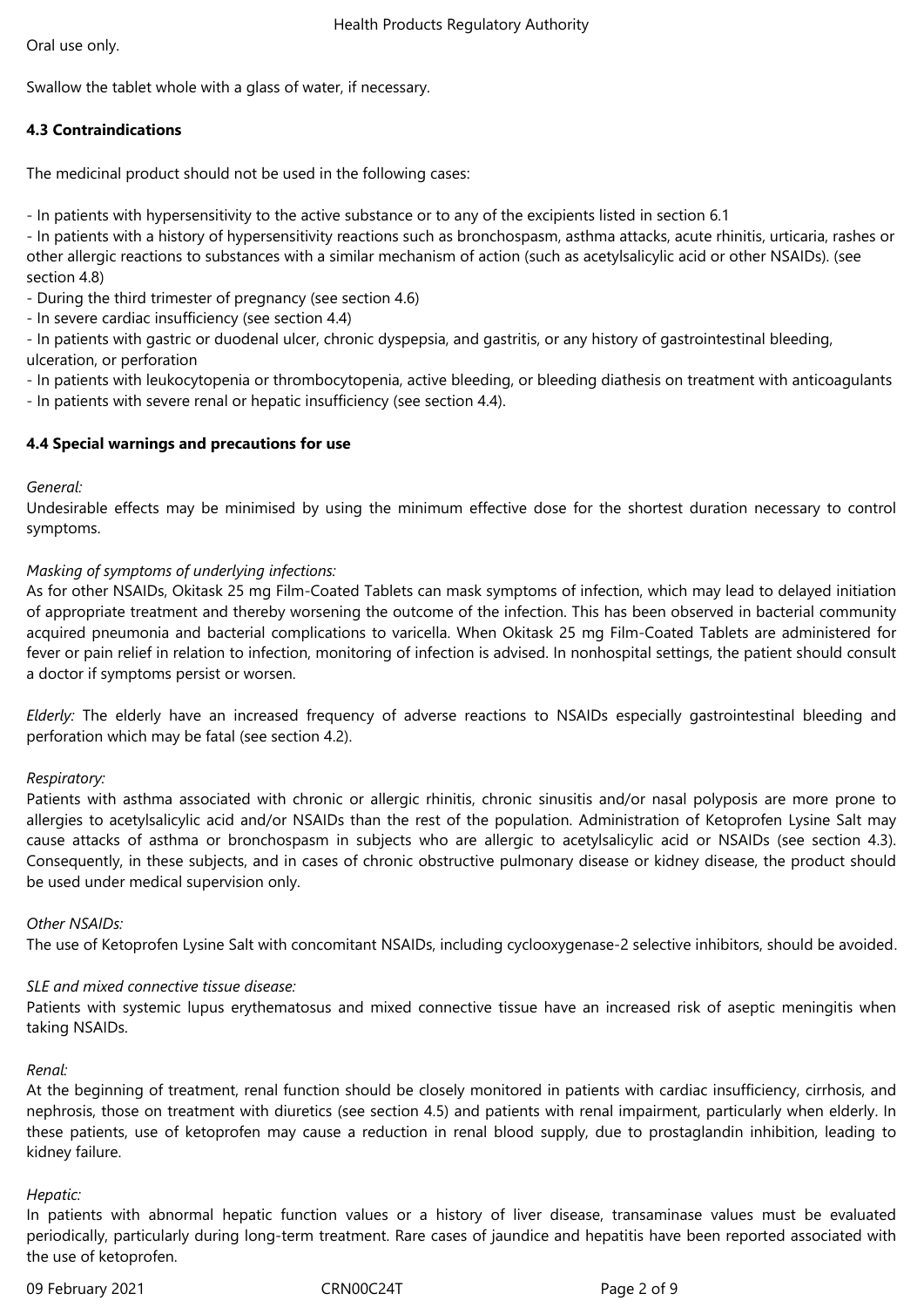Attention is required when the product is administered to patients with hepatic porphyria, as it could trigger an attack.

#### *Cardiovascular and cerebrovascular effects*

Clinical studies and epidemiological data suggest that the use of some NSAIDs (particularly at high doses and for long-term treatment) can be associated with an increase in the risk of arterial thrombotic events (for example myocardial infarction or stroke). Insufficient data is available to be able to exclude a similar risk for ketoprofen.

As with other NSAIDs, patients with uncontrolled hypertension, confirmed ischaemic cardiomyopathy, peripheral arterial disease and/or cerebrovascular disease may be treated with Ketoprofen Lysine Salt only after careful consideration.

Careful consideration should be exercised for patients with risk factors for cardiovascular events (e.g. hypertension, hyperlipidaemia, diabetes mellitus, and smoking) for whom long-term treatment or high doses are not recommended.

#### *Impaired female fertility:*

In cases of pregnancy, fertility, or breastfeeding, see section 4.6.

#### *Gastrointestinal:*

GI bleeding, ulceration, or perforation, which can be fatal, has been reported with all NSAIDs at any time during treatment, with or without warning symptoms or a previous history of serious GI events.

Some epidemiological evidence suggests that ketoprofen may be associated with a high risk of serious gastrointestinal toxicity, relative to some other NSAIDs, especially at high doses (see also section 4.2 and 4.3).

The risk of GI bleeding, ulceration or perforation is higher with increasing NSAID doses, in patients with a history of ulcer, particularly if complicated with haemorrhage or perforation (see section 4.3), and in the elderly. These patients should commence treatment on the lowest dose available. Combination therapy with protective agents (e.g. misoprostol or proton pump inhibitors) should be considered for these patients, and also for patients requiring concomitant low dose aspirin, or other drugs likely to increase gastrointestinal risk (see below and section 4.5). Patients with a history of GI toxicity, particularly when elderly, should report any unusual abdominal symptoms (especially GI bleeding) particularly in the initial stages of treatment. Caution should be advised in patients receiving concomitant medications which could increase the risk of ulceration or bleeding, such as oral corticosteroids, anticoagulants such as warfarin, selective serotonin-reuptake inhibitors, or anti-platelet agents such as aspirin (see section 4.5).

When GI bleeding or ulceration occurs in patients receiving Ketoprofen Lysine Salt, the treatment should be withdrawn. NSAIDs should be given with care to patients with a history of gastrointestinal disease (ulcerative colitis, Crohn's disease) as these conditions may be exacerbated (see section 4.8). Patients should be closely monitored, particularly for gastrointestinal bleeding.

### *Dermatological:*

Very rare cases of severe, in some cases fatal, reactions, including exfoliative dermatitis, Stevens-Johnson syndrome and toxic epidermal necrolysis have been reported in association with use of NSAIDs (see section 4.8). Ketoprofen Lysine Salt should be suspended at the first signs of rash, mucosal lesions, or any other sign of hypersensitivity.

#### *Vision:*

Discontinue treatment in the event of sight problems, such as blurred vision.

If symptoms persist or worsen, or if new symptoms occur, the patient should consult a doctor.

#### *Excipients:*

This medicine contains less than 1 mmol sodium (23 mg) per tablet, that is to say essentially "sodium-free".

### **4.5 Interaction with other medicinal products and other forms of interactions**

#### **Combinations to be avoided**

Alcohol: Alcohol consumed on its own can cause irritation of the gastrointestinal tract, therefore there is an increased risk of gastrointestinal bleeding and ulceration when NSAIDs are taken concomitantly with alcohol. Patients are advised to avoid this combination.

09 February 2021 **CRN00C24T** CRN00C24T Page 3 of 9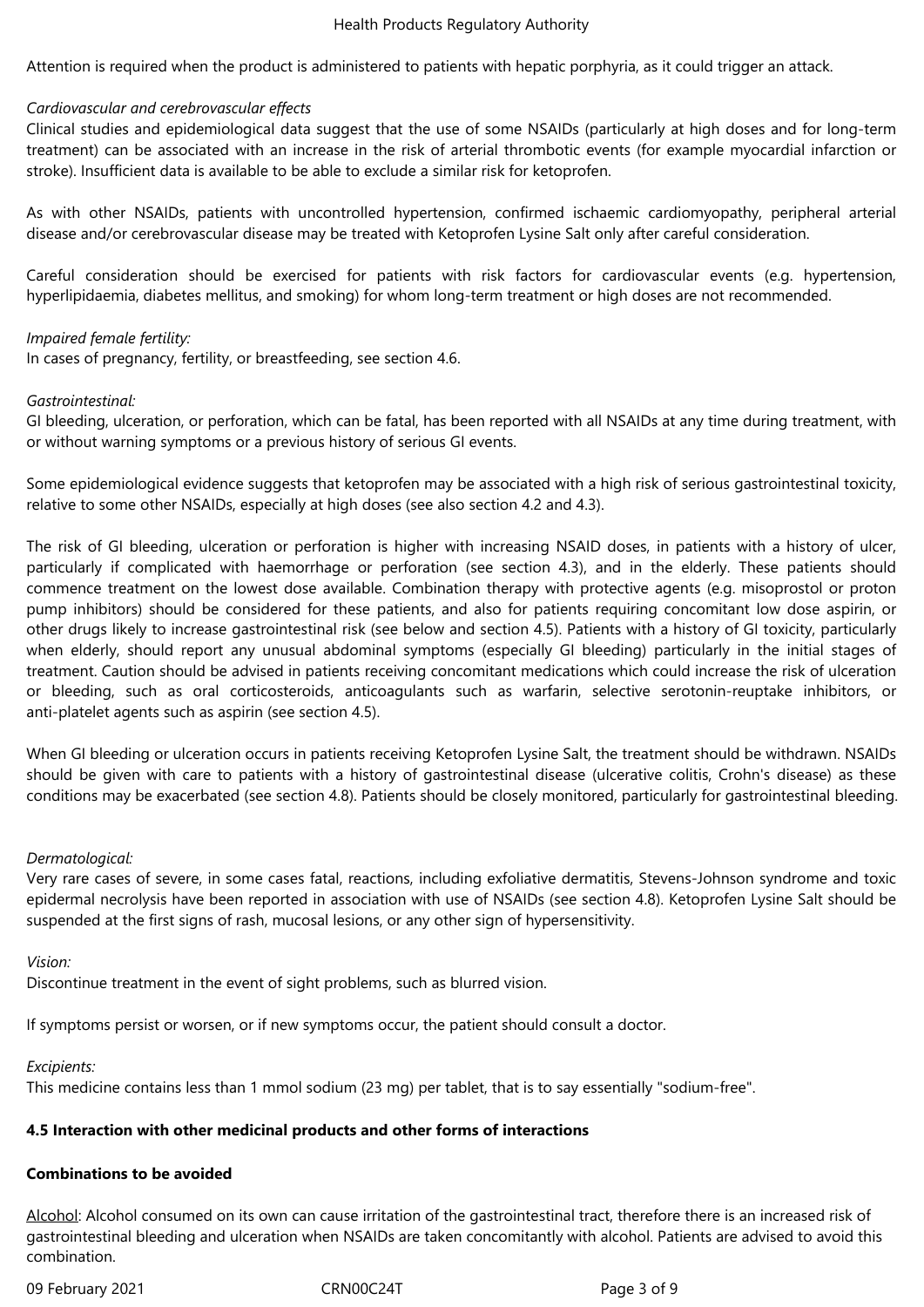Anti-coagulants: (such as heparin and warfarin): NSAIDs may enhance the effects of anti-coagulants (see section 4.4). Due to the increased risk of bleeding, patients must be closely monitored when co-administration is necessary.

Ciclosporin: Increased risk of nephrotoxicity when NSAIDs are given with Ciclosporin

Dabigatran: Possible increased risk of bleeding when NSAIDS are given with dabigatran.

Erlotinib: Increased risk of bleeding when NSAIDs are given with erlotinib

Lithium:Risk of plasma lithium concentration elevation, which may reach toxic levels, due to a reduction in the renal excretion of lithium. Where applicable, plasma levels of lithium should be closely monitored, and the dose of lithium adjusted during and after treatment with NSAIDs.

Methotrexate, at doses higher than 15 mg/week: Increased risk of methotrexate-related blood toxicity, particularly when administered at high doses (>15 mg/week), most probably associated with the displacement by methotrexate-bound proteins and reduced renal clearance. Therefore, patients on treatment with these medicinal products must seek medical advice before taking the product.

Other NSAIDs (including cyclooxygenase-2 selective inhibitors) and high-dose salicylates unless low-dose aspirin (not above 75mg daily) has been advised by a doctor, as this may increase the risk of adverse reactions such as: Increased risk of gastrointestinal ulceration and bleeding (see section 4.4).

Quinolones: Possible increased risk of convulsions when NSAIDs are given with quinolones

Venlafaxine: Increased risk of bleeding when NSAIDs given with venlafaxine.

## **Associations requiring caution**

Anti-platelet agents and selective serotonin reuptake inhibitors (SSRIs): increased risk of gastrointestinal bleeding (see section 4.4).

Antihypertensive agents, ACE inhibitors and angiotensin II receptor antagonists: In patients with impaired renal function (for example, dehydrated and elderly patients), co-administration of an ACE-inhibitor or an angiotensin II receptor antagonist and cyclooxygenase inhibitors may cause a further deterioration in renal function, including potential acute renal insufficiency. These combinations must therefore be administered with caution, particularly in elderly patients. Patients must be suitably hydrated and renal function monitoring should be considered after starting concomitant therapy. NSAIDs may antagonise the blood pressure lowering effects of antihypertensive therapy.

Baclofen: NSAIDs possibly reduce the excretion of baclofen (increased risk of toxicity).

Cardiac glycosides: NSAIDs possibly increase plasma concentration of cardiac glycosides, also possible exacerbation of heart failure and reduction of renal function.

Corticosteroids: Increased risk of gastrointestinal ulceration or bleeding (see section 4.4).

Coumarins: NSAIDs possibly enhance anticoagulant effect of coumarins

Diphenylhydantoin and Sulphonamides: since Sprintafen is highly protein-bound, it may be necessary to reduce the dose of diphenylhydantoin or sulphonamides administered during treatment.

Diuretics: Patients taking diuretics and those who are also severely dehydrated are at a greater risk of developing renal insufficiency secondary to the reduction in renal blood flow caused by prostaglandin inhibition. These patients must be rehydrated before starting co-administration and renal function should be closely monitored (see Section 4.4) after the start of treatment. NSAIDs may reduce the effect of diuretics.

Hypoglycaemic agents (sulfonylureas): NSAIDs possibly enhance the effects of sulfonylureas.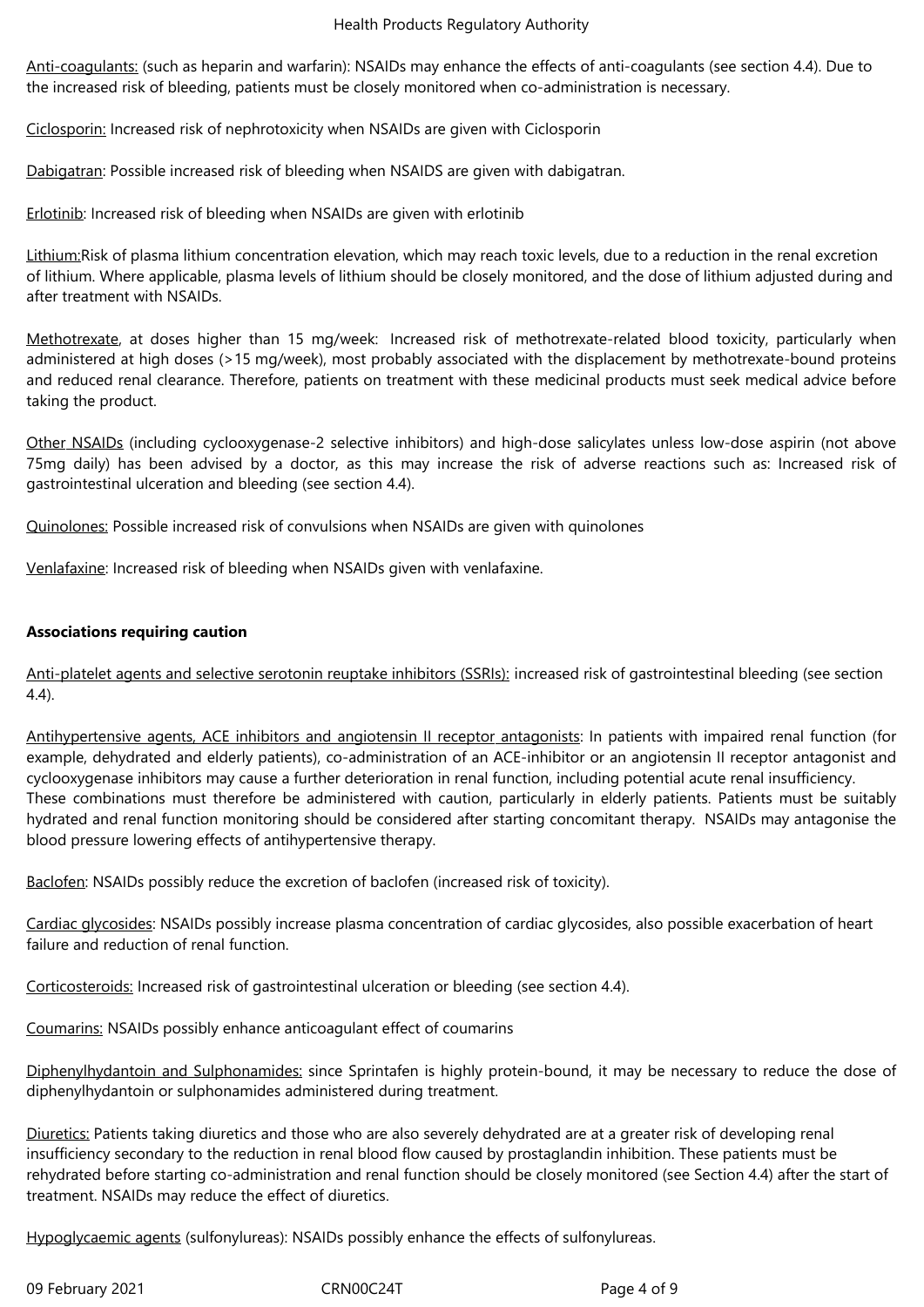Methotrexate at doses lower than 15 mg/week:

Weekly complete blood count monitoring is required during the first few weeks of combined use. Monitoring should be conducted more frequently in the presence of an even slight deterioration in renal function and in elderly subjects.

Pentoxiphylline: Increased risk of bleeding. More frequent clinical check-ups and monitoring of bleeding time required.

Penicillamine: Possible increased risk of nephrotoxicity when NSAIDs are given with penicillamine.

Pemetrexed: NSAIDs possibly reduce renal excretion of pemetrexed.

Prasugrel: Possible increased risk of bleeding when NSAIDs are given with prasugrel.

Probenecid: Concomitant administration of probenicid may significantly reduce Sprintafen plasma clearance.

Tacrolimus: Increased risk of nephrotoxicity when NSAIDs given with tacrolimus.

Zidovudine: Increased risk of hematological toxicity when NSAIDs are given with zidovudine.

Ritonavir: Plasma concentrations of NSAIDs are possibly increased by ritonavir.

## **4.6 Fertility, pregnancy and lactation**

## **Pregnancy**

Inhibition of prostaglandin synthesis may adversely affect the pregnancy and/or the embryo/foetal development. Data from epidemiological studies suggest an increased risk of miscarriage and of cardiac malformation and gastroschisis after use of a prostaglandin synthesis inhibitor in early pregnancy. The absolute risk for cardiovascular malformation was increased from less than 1%, up to approximately 1.5 %. The risk is believed to increase with dose and duration of therapy.

In animals, administration of a prostaglandin synthesis inhibitor has been shown to result in increased pre- and post-implantation loss and embryo-foetal lethality. In addition, increased incidences of various malformations, including cardiovascular, have been reported in animals given a prostaglandin synthesis inhibitor during the organogenetic period.

During the first and second trimester of pregnancy, Sprintafen Lysine Salt should not be given unless clearly necessary. If Sprintafen Lysine Salt is used by a woman attempting to conceive, or during the first and second trimester of pregnancy, the dose should be kept as low and duration of treatment as short as possible.

During the third trimester of pregnancy, all prostaglandin synthesis inhibitors may expose the foetus to:

- cardiopulmonary toxicity (with premature closure of the ductus arteriosus and pulmonary hypertension);

- renal dysfunction, which may progress to renal failure with oligo-hydroamniosis; the mother and the neonate, at the end of pregnancy, to:

- the mother and neonate, at the end of pregnancy, to:

- possible prolongation of bleeding time, an anti-aggregating effect which may occur even at very low doses.

- inhibition of uterine contractions resulting in delayed or prolonged labour.

Consequently, Sprintafen Lysine Salt is contraindicated during the third trimester of pregnancy.

### **Breastfeeding**

Insufficient data are available on excretion of Sprintafen in human milk. Sprintafen lysine salt is not recommended in nursing mothers.

# **Fertility**

Long-term use of some NSAIDs is associated with reduced female fertility, which is reversible on stopping treatment. The use of Sprintafen, as with any drug known to inhibit cyclooxygenase/prostaglandin synthesis, might impair fertility and is not recommended in women attempting to conceive. In women who have difficulty conceiving or who are undergoing investigation of infertility, withdrawal of Sprintafen should be considered.

# **4.7 Effects on ability to drive and use machines**

09 February 2021 **CRN00C24T** CRN00C24T Page 5 of 9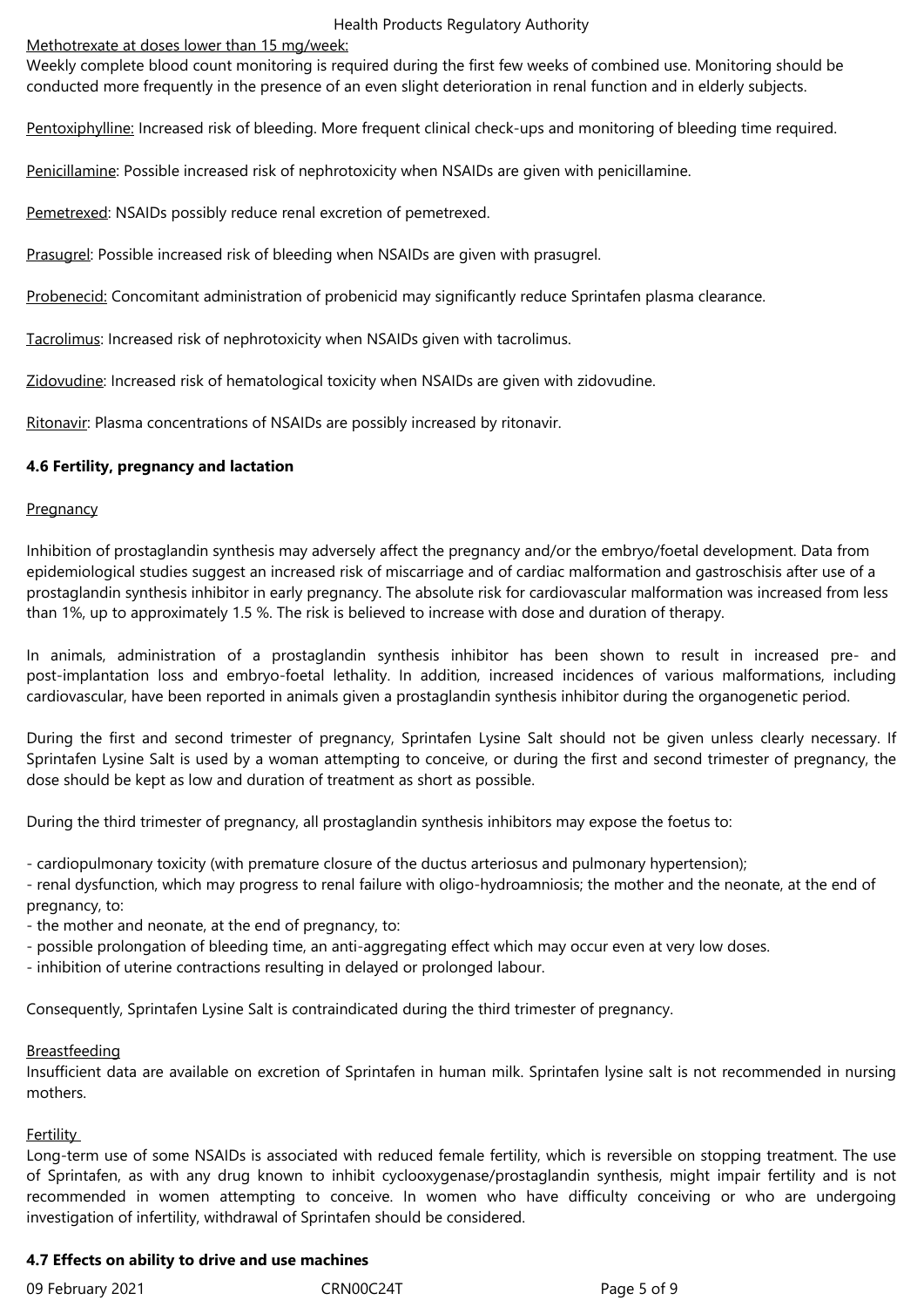Sprintafen Lysine Salt has negligible influence on the ability to drive or use machines at the recommended dosage and treatment duration. Adverse reactions such as blurred vision, dizziness and drowsiness may occur (see section 4.8). If affected, patients should not drive or operate machinery.

## **4.8 Undesirable effects**

Gastrointestinal: the most commonly-observed adverse events are gastrointestinal in nature. Peptic ulcers, perforation, or GI bleeding, sometimes fatal, particularly in the elderly, may occur (see section 4.4). Nausea, vomiting, diarrhoea, flatulence, constipation, dyspepsia, abdominal pain, melaena, haematemesis, ulcerative stomatitis, exacerbation of colitis and Crohn's disease (see section 4.4) have been reported following administration. Less frequently, gastritis has been observed.

In very rare cases, hypersensitivity may present in the form of severe systemic reactions (laryngeal oedema, glottic oedema, dyspnoea, palpitations, Steven-Johnsons Syndrome) through to anaphylactic shock. Immediate medical assistance is required in such cases.

Each adverse event has been categorised according to the following frequency classification:

Very common (≥1/10) Common (≥1/100 to <1/10) Uncommon (≥1/1000 to <1/100) Rare (≥1/10000 to <1/1000) Very rare (<1/10000) Not known (cannot be estimated from the available data)

| System organ class                                          | <b>Undesirable effect and Frequency</b>                                 |  |  |
|-------------------------------------------------------------|-------------------------------------------------------------------------|--|--|
|                                                             | Rare: Haemorrhagic anaemia                                              |  |  |
| <b>Blood and lymphatic system disorders</b>                 | Not known: Thrombocytopenia, agranulocytosis, medullary                 |  |  |
|                                                             | insufficiency, and hypoplasia                                           |  |  |
| <b>Immune disorders</b>                                     | Not known: Anaphylactic reactions (including shock),                    |  |  |
|                                                             | hypersensitivity                                                        |  |  |
| <b>Psychiatric disorders</b>                                | Not known: Mood altered                                                 |  |  |
|                                                             | <b>Uncommon:</b> Headache, vertigo, drowsiness                          |  |  |
| Nervous system disorders                                    | <b>Rare: Paraesthesia</b>                                               |  |  |
|                                                             | Not known: Seizures, dysgeusia.                                         |  |  |
| <b>Eye disorders</b>                                        | <b>Rare: Blurred vision</b>                                             |  |  |
| <b>Ear and labyrinth disorders</b>                          | <b>Rare: Tinnitus</b>                                                   |  |  |
| <b>Cardiac disorders</b>                                    | Not known: Cardiac failure                                              |  |  |
| <b>Vascular disorders</b>                                   | Not known: Hypertension, vasodilation                                   |  |  |
|                                                             | Rare: Asthma                                                            |  |  |
|                                                             | Not known: Bronchospasm (particularly in patients with confirmed        |  |  |
| Respiratory, thoracic, and mediastinal disorders            | hypersensitivity to acetylsalicylic acid and other NSAIDs), rhinitis,   |  |  |
|                                                             | dyspnoea, laryngeal oedema, glottic oedema.                             |  |  |
|                                                             | <b>Common:</b> Dyspepsia, nausea, abdominal pain, vomiting              |  |  |
|                                                             | <b>Uncommon:</b> Constipation, diarrhoea, flatulence, and gastritis     |  |  |
| <b>Gastrointestinal disorders</b>                           | Rare: Stomatitis, peptic ulcer                                          |  |  |
|                                                             | Not known: Exacerbation of colitis and Crohn's disease,                 |  |  |
|                                                             | gastrointestinal bleeding and perforation, ulcerative stomatitis,       |  |  |
|                                                             | melaena, haematemesis, duodenal perforation and ulcer                   |  |  |
| <b>Hepato-biliary disorders</b>                             | Rare: Hepatitis                                                         |  |  |
|                                                             | <b>Uncommon: Rash, pruritus</b>                                         |  |  |
| Skin and subcutaneous tissue disorders                      | Not known: Photosensitivity reactions, alopecia, urticaria,             |  |  |
|                                                             | angio-oedema, bullous skin reactions including Stevens-Johnson          |  |  |
|                                                             | syndrome and toxic epidermal necrosis, oedema and exanthem.             |  |  |
| <b>Renal and urinary disorders</b>                          | Not known: Acute renal failure, tubulointerstitial nephritis, nephritic |  |  |
|                                                             | syndrome.                                                               |  |  |
| <b>General disorders and administration site conditions</b> | <b>Uncommon:</b> Fatigue, oedema                                        |  |  |
|                                                             | Rare: Weight gain, transaminase elevation and elevated serum            |  |  |
| <b>Investigations</b>                                       | bilirubin concentration due to hepatic disorders.                       |  |  |
|                                                             | Not known: renal function test alterations.                             |  |  |
| CRN00C24T<br>09 February 2021                               | Page 6 of 9                                                             |  |  |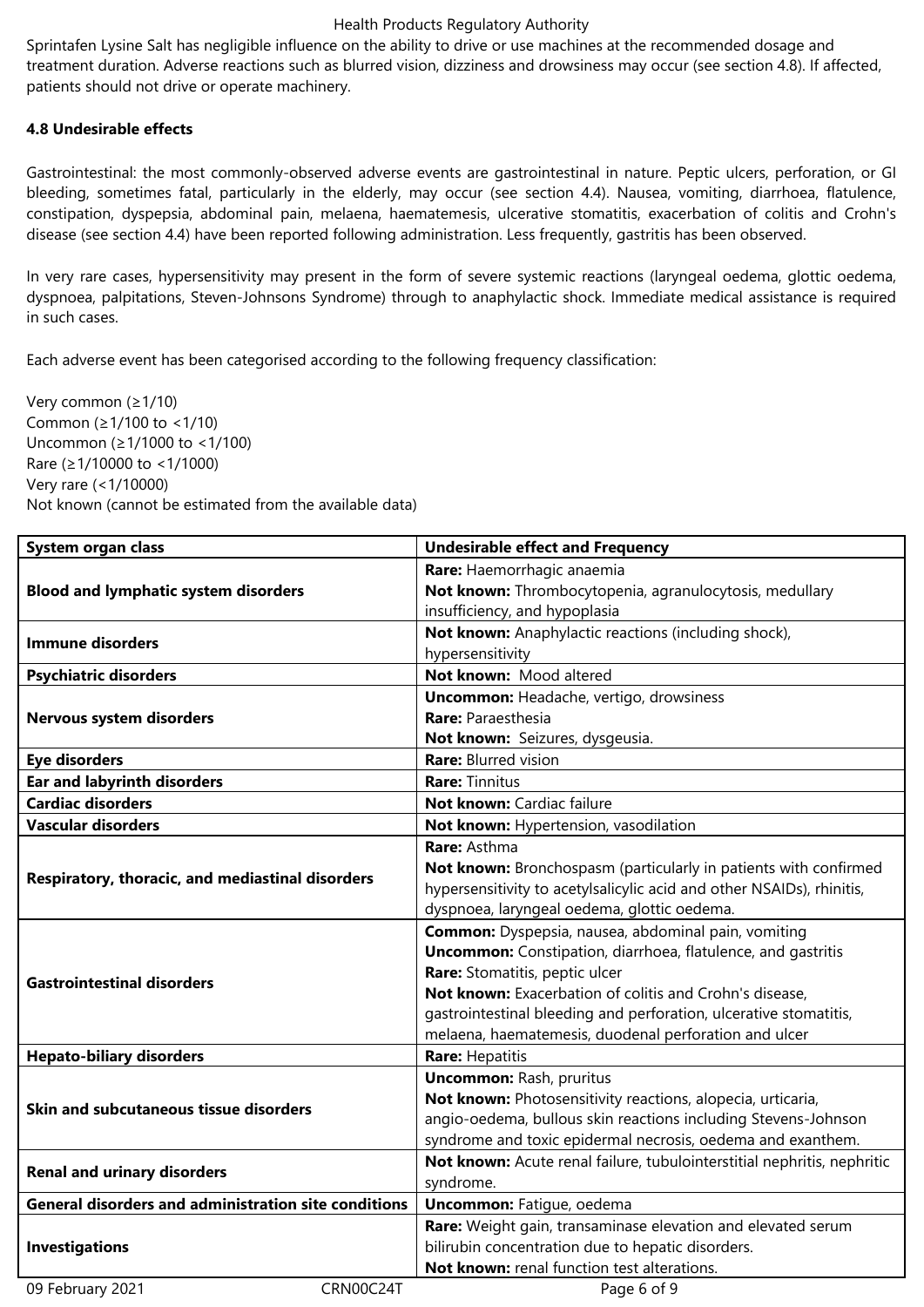Reporting suspected adverse reactions after authorisation of the medicinal product is important. It allows continued monitoring of the benefit/risk balance of the medicinal product. Healthcare professionals are asked to report any suspected adverse reactions via HPRA Pharmacovigilance, Earlsfort Terrace, IRL - Dublin 2; Tel: +353 1 6764971; Fax: +353 1 6762517. Website: www.hpra.ie; E-mail: medsafety@hpra.ie.

## **4.9 Overdose**

## Sympto[ms](http://www.hpra.ie/)

The UK National Poisons Information Service considers 10 mg/kg Sprintafen as a toxic dose. In most instances of overdose the symptoms observed are usually limited to lethargy, drowsiness, abdominal pain, nausea, vomiting, which are generally reversible with supportive care. Respiratory depression, coma or convulsions have occurred following large Sprintafen overdoses. GI bleeding, hypotension, hypertension, or acute renal failure may occur but are rare.

## Treatment measures

There are no specific antidotes for Sprintafen Lysine Salt overdose. Management should occur at a specialised centre, with symptomatic and supportive treatment instituted. It should include maintenance of airway patency, monitoring of cardiac and vital signs, treatment to compensate for dehydration, monitoring of urinary excretion and correction of acidosis. Considered oral administration of active charcoal if the patient presents within 1 hour of ingestion of a potentially toxic amount. Frequent or prolonged convulsions should be treated with intravenous diazepam.

## **5 PHARMACOLOGICAL PROPERTIES**

## **5.1 Pharmacodynamic properties**

Pharmacotherapeutic group: Anti-inflammatory and antirheumatic products, non-steroids, drug, propionic acid derivatives. ATC code: M01AE03.

Sprintafen Lysine Salt has a higher solubility compared with Sprintafen acid.

## Mechanism of action

The mechanism of action of NSAIDs is related to the reduction in prostaglandin synthesis caused by inhibition of the enzyme cyclooxygenase.

More specifically, NSAIDs inhibit the transformation of arachidonic acid into cyclic endoperoxides, PGG<sub>2</sub> and PGH<sub>2</sub>, the precursors of prostaglandins PGE<sub>1</sub>, PGE<sub>2</sub>, PGF<sub>2</sub>a and PGD<sub>2</sub>, prostacyclin PGI<sub>2</sub> and thromboxanes (TxA<sub>2</sub> and TxB<sub>2</sub>). Inhibition of prostaglandin synthesis may also interfere with other mediators such as quinines, causing an indirect action in addition to the direct action.

Sprintafen Lysine Salt has a potent analgesic effect, on account of both its anti-inflammatory and central effects. Painful inflammatory conditions are resolved or reduced, thereby favouring articular motility.

# **5.2 Pharmacokinetic properties**

### **Absorption**

Sprintafen lysine has a higher solubility compared to Sprintafen acid. Sprintafen lysine salt is absorbed rapidly and completely.

In a pharmacokinetic study on 30 subjects, peak plasma concentrations of 3.61 μg/ml (SD 1.17 μg/ml) were achieved 15 – 30 minutes after administration.

No accumulation has been observed following repeated administrations of Sprintafen.

When Sprintafen is administered with food, its total bioavailability (AUC) is not altered; however, the rate of absorption is slowed.

### **Distribution**

95-100% of Sprintafen binds with plasma proteins (primarily albumin). Plasma clearance values are between 0.06 and 0.08 L/kg/h and the apparent distribution value is 0.1-0.4 L/kg.

09 February 2021 **CRNOOC24T** CRNOOC24T Page 7 of 9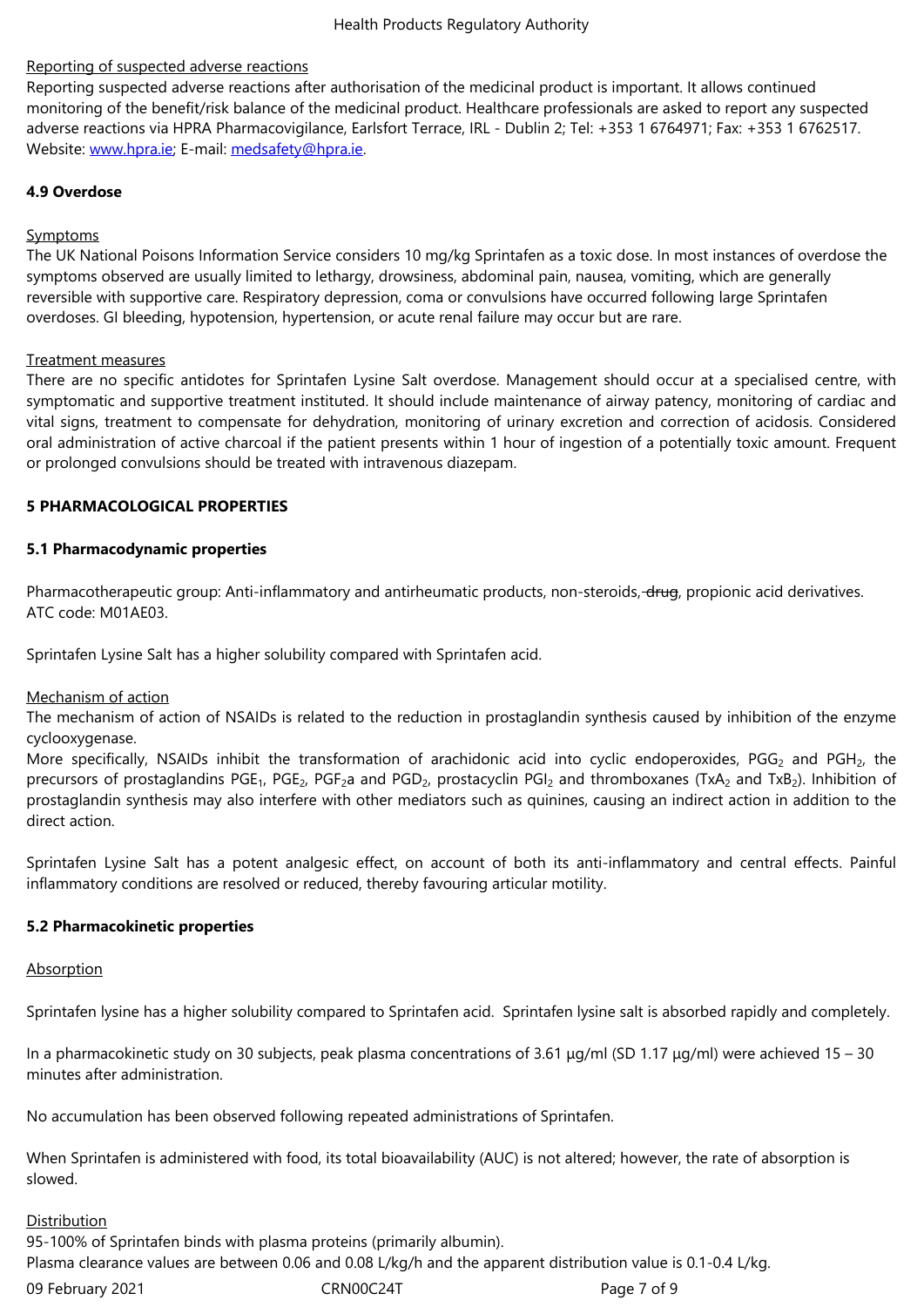## **Biotransformation**

Sprintafen is extensively metabolised by the hepatic microsomal enzymes, primarily by conjugation and only marginally by means of hydroxylation. The resulting metabolites have no pharmacological activity.

## **Elimination**

The product is eliminated rapidly and primarily via the kidneys. It has a plasma half-life of approximately 1.5 hours. 60-80% of a dose of Sprintafen 25 mg tablets is excreted in urine as a glucoronide metabolite within 24 hours.

## **5.3 Preclinical safety data**

The LD<sub>50</sub> of Sprintafen lysine salt following oral administration in rats and mice was 102 and 444 mg/kg, respectively, equal to 30-120 times the active anti-inflammatory and analgesic dose for the animal. For intraperitoneal administration, the LD $_{50}$  of Sprintafen lysine salt is 104 and 610 mg/kg in rats and mice, respectively.

Prolonged treatment with oral Sprintafen lysine salt in rats, dogs, and monkeys, at doses equal to or higher than the therapeutic doses, did not cause any toxicity. Gastrointestinal and renal alterations were reported at high doses, in line with the known side effects of non-steroidal anti-inflammatory drugs in animals. In one prolonged toxicity study on oral or rectal administration in rabbits, Sprintafen was seen to be better tolerated when administered via the rectal route than via the oral route. In a tolerability study conducted in rabbits via the intramuscular route, Sprintafen lysine salt was seen to be well tolerated.

In teratogenesis, fertility, reproduction, and post-natal toxicity studies, Sprintafen was seen to have no teratogenic effect or negative effect on the reproductive function.

Sprintafen lysine salt was not reported as being mutagenic during *in vitro* genotoxicity tests. Carcinogenesis studies on Sprintafen in mice and rats showed no carcinogenic effect.

## **6 PHARMACEUTICAL PARTICULARS**

## **6.1 List of excipients**

Tablet core: Mannitol (E421) Crospovidone Sodium laurilsulfate Silica, colloidal anhydrous Sodium stearyl fumarate

Coating: Polyvinyl alcohol (E1203) Macrogol Titanium dioxide (E171) Talc (E553B) Brilliant Blue (E133) Quinoline Yellow (E104)

### **6.2 Incompatibilities**

Not applicable

### **6.3 Shelf life**

3 years

### **6.4 Special precautions for storage**

Store in the original packaging in order to protect against light and moisture.

### **6.5 Nature and contents of container**

09 February 2021 CRN00C24T Page 8 of 9